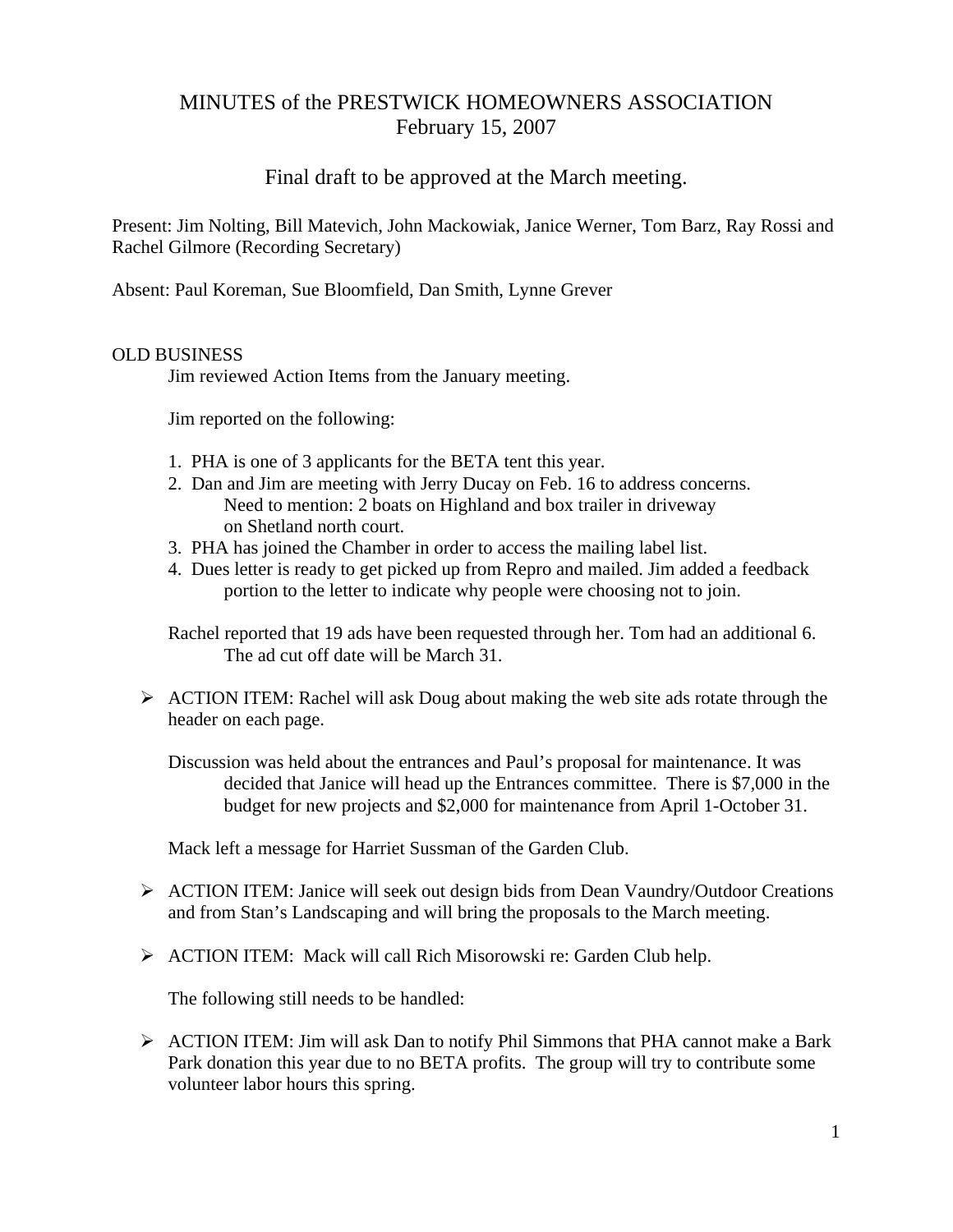¾ ACTION ITEM: Jim will talk to Dan about talking to Gino Naughton about connecting the PHA entrance sprinkler to his well.

Jim reported that Lynne Grever is coming on the Board, but the Board is still short one person.

 $\triangleright$  ACTION ITEM: Board members need to bring suggestions to the March meeting.

Jim reported that he paid the liability insurance policy. He gave it to Tom to review.

 Jim reported that there is a joint homeowners meeting sponsored by the Village on February 28. Dan and Janice will be attending as PHA reps.

Jim welcomed Ray Rossi to the meeting. The Board shared with Ray some of their concerns over code violations and code enforcement, especially related to Village code and also to PHA codes, covenants and deed restrictions.

Ray noted that if it is an issue regarding deed restriction enforcement, the Village won't do anything about it.

¾ ACTION ITEM: Jim will check on-line and/or contact the Village about getting a copy of current codes to see what the Village will enforce because it relates to their codes and what they won't because it relates only to PHA codes/covenants/restrictions.

The question was raised about the legality of withholding PHA approval for building permits for those in violation of current CC&R's. The legal answer is that if you don't uniformly enforce all the restrictions, then you can't single anyone out. No homeowners association is able to uniformly enforce all the CC&R's all the time without exception.

The question was raised about enacting mandatory dues.

It was also noted, after reviewing the covenants, that they are automatically renewed after 25 years. Some units are in the second 25 year period. Others are still in the first 25 year period. .

Ray was asked to check on the following issues:

- 1. What type of majority is needed to get all new CC&R's?
- 2. What would the purpose statement be in requesting an SSA for mandatory dues?
- 3. How can mandatory dues be established?
- 4. Can a fine system be implemented for violators?
- 5. What needs to be changed in the bylaws?
- 6. What needs to be changed in the CC&R's?
- 7. If an SSA were enacted, how long would it last?
- 8. What happens after the second 25 year period for covenants expires?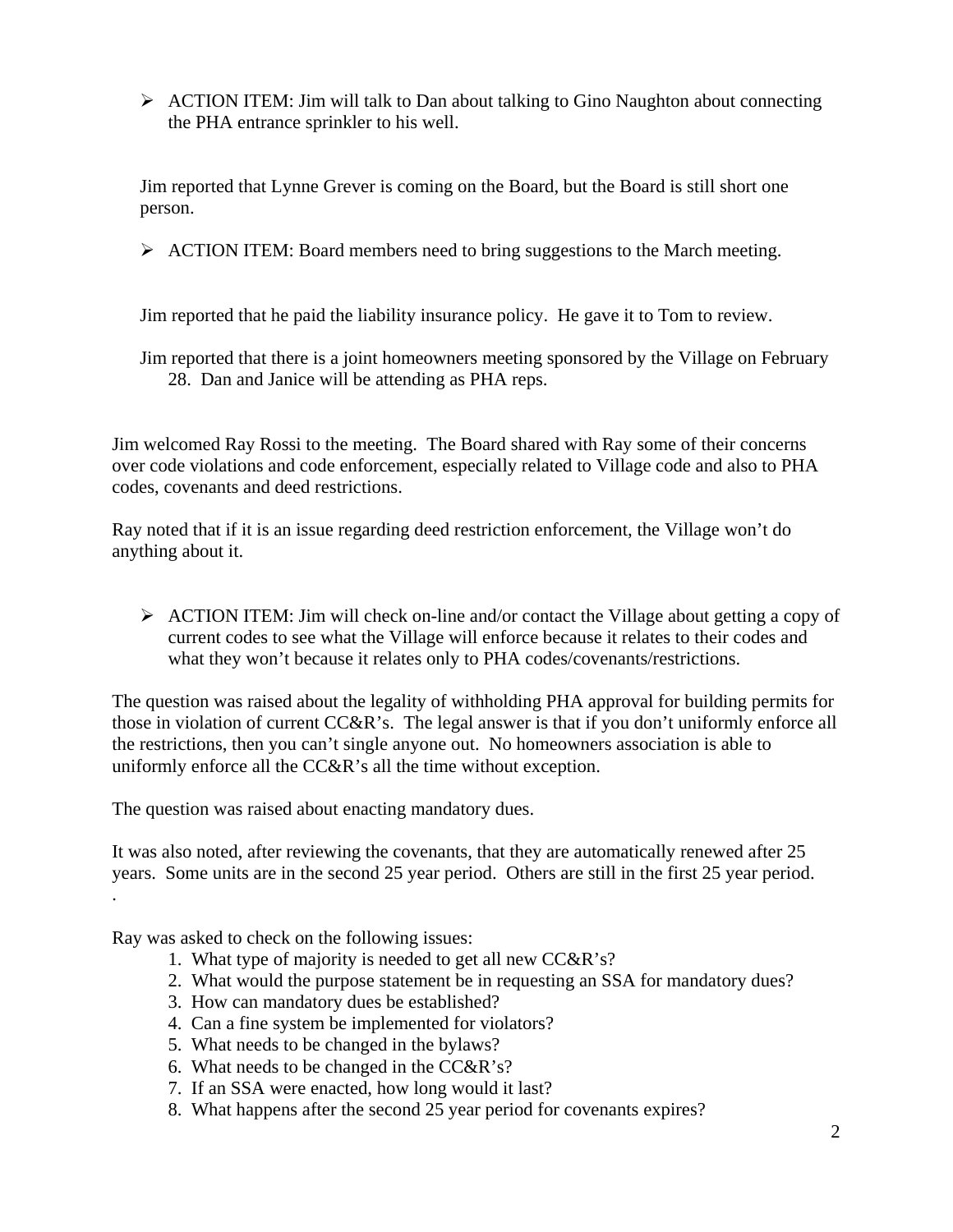In a quick review of the bylaws, it was noted that the bylaws can be amended by a majority vote of the Board itself.

The Board appointed Ray Rossi as its legal counsel and issued him a standing invitation to formally join the Board as a member.

# GOVERNMENTAL

No new discussion. Current issues were handled under January Action Items. Jim will have more to report after he and Dan meet with Jerry Ducay and the Board gets a follow up report from Ray Rossi.

### MEMBERSHIP

1. PHA Membership Letter and Directory

Discussion held during review of Action Items. Letter should go out Friday, 2/16. The next Board meeting will be held after the March 17 deadline for dues. Repro will send a second mailing to non-responders.

 $\triangleright$  ACTION ITEM: Tom will get the address label sets to Repro if they don't already have them.

### 2. Bylaws etc.

Discussion was held previously with Ray Rossi. He is researching several questions and will get back to the Board.

 $\triangleright$  ACTION ITEM: Bill will be the contact person to follow up with Ray.

### 3. Email database

Discussion was held about our current email database of residents. Jim would like to be able to send out updates to homeowners via email. The Board agreed that any mass emails need to go out under one email address and that the Board needs to be very careful in protecting the privacy of those who submitted emails to PHA.

#### **SECURITY** No report.

### ENTRANCES

Janice is heading up the Entrances committee. She is working on getting design bids. Once the Board approves a plan, she will get bids for that particular plan, which will also include maintenance.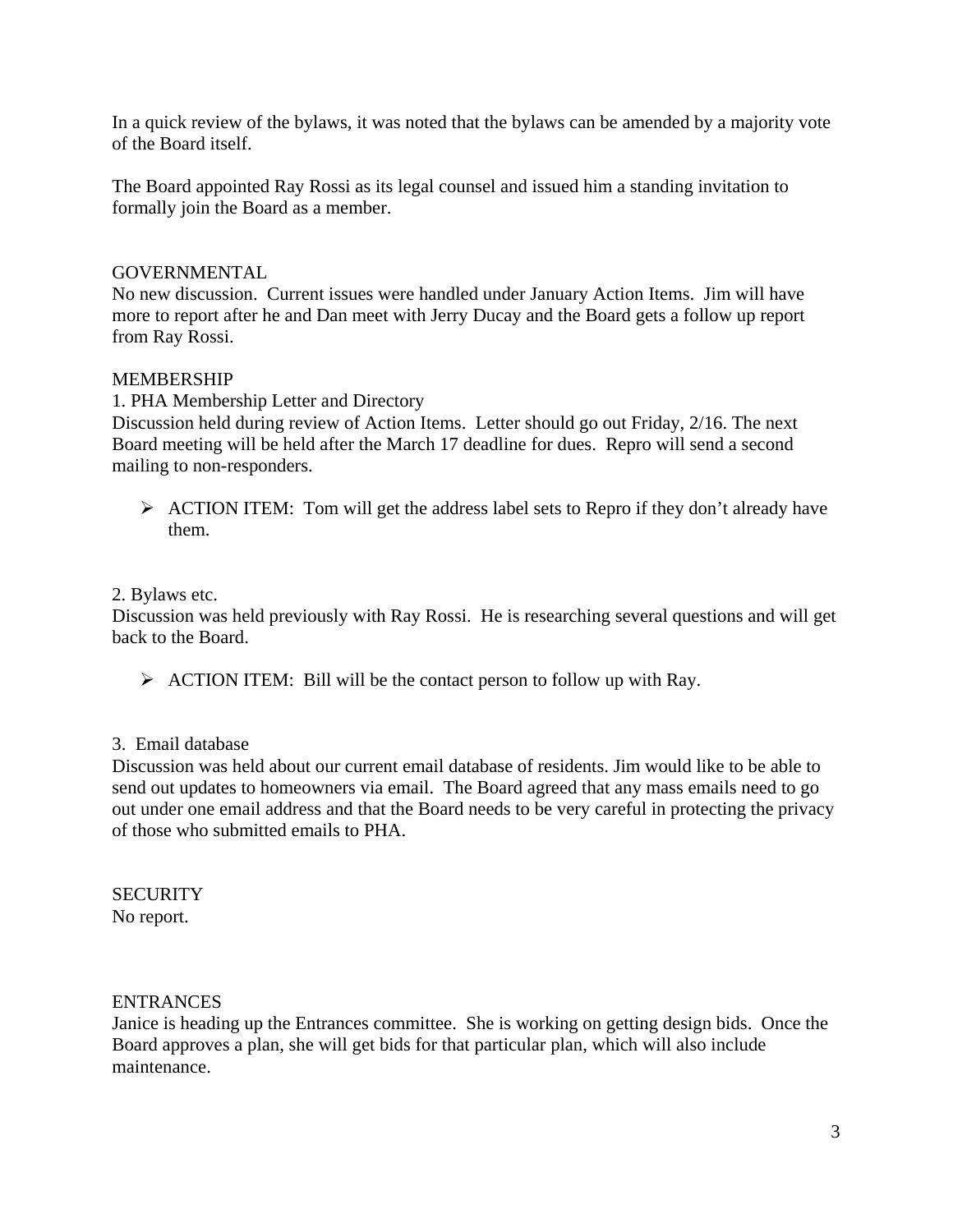# ARCHITECTURAL REVIEW

1. Salvino porch

The Board discussed the similarity to other pre-fab porch requests. Tom will send a letter explaining what the homeowner needs to do to make the porch blend in with the house. If the homeowner makes the adjustments, the Board will approve it.

 $\triangleright$  ACTION ITEM: Tom will forward the letter to the Board for approval before sending.

2. The Thomure addition plans have been sent to Manny.

3. There is a new sign on Aberdeen on a vacant lot. It is just an address marker. The Board deferred discussion until March on whether or not PHA will permit this type of sign.

4. There is a new shed at 677 Hawthorne. Jim has that on his list to discuss with the Village.

SOCIAL No report/discussion.

WEB SITE No report/discussion.

FINANCIAL No report/discussion.

# NEW BUSINESS

1. Bill reported that he had Jim sign the Annual Report and he will file it shortly.

2. High Priority PHA Objectives

After discussion on creating a list of high priority objectives for the Board to work on during 2007, the following was decided:

- Priority 1 determining the legal basis for PHA bylaws/covenants/codes and deed restrictions and what must be changed to reflect current needs, AS WELL AS reviewing the Board processes for enforcement of CC&R's and detection of violations
- $\triangleright$  ACTION ITEM: Bill will be the follow up person with Ray for Priority 1.

Priority 2 – Entrance landscaping

 Janice is approved to spend \$500-1,000 for a design plan for the 4 entrances. She will bring the plans to the March meeting for review. Once a plan is selected, that single plan will be bid out.